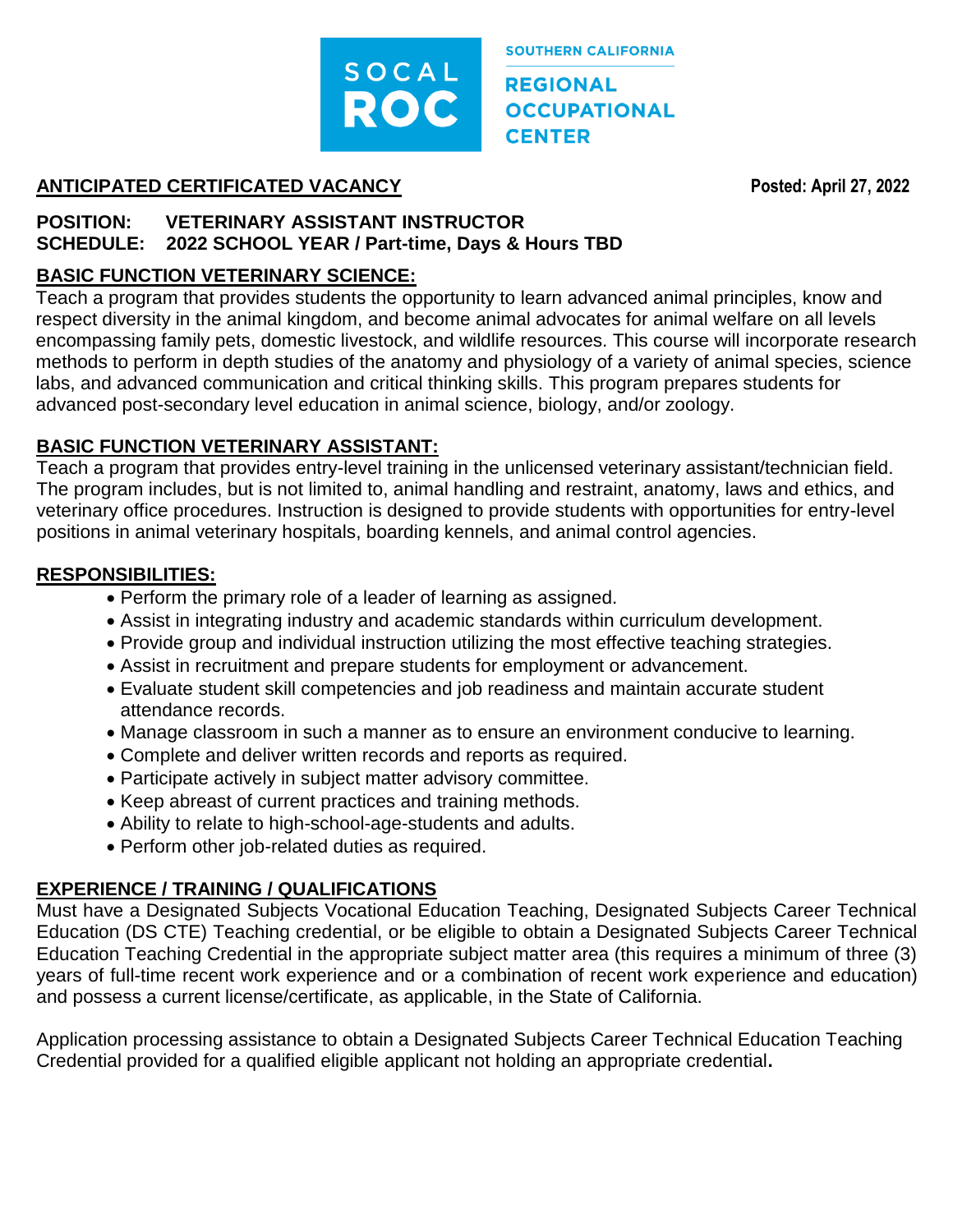

**REGIONAL OCCUPATIONAL CENTER** 

**SOUTHERN CALIFORNIA** 

#### Page 2 VETERINARY ASSISTANT INSTRUCTOR

### **CONTACT:**

**SOUTHERN CALIFORNIA REGIONAL OCCUPATIONAL CENTER (SoCal ROC) 2300 CRENSHAW BOULEVARD TORRANCE, CA 90501 Attn: Human Resources - Position: Vet Assist**

*All applicants must submit a SoCal ROC CERTIFICATED APPLICATION with resume, transcripts, references, and appropriate licenses/certificates. In-house applicants are to submit an In-House Application.* 

#### **APPLICATION PACKET REQUIREMENTS**

Applicants **must** submit:

1. SoCal ROC Certificated Application [https://www.socalroc.com/administration/hr/applications/2021-12-08\\_CERT\\_EMPL\\_APP\\_REV-](https://www.socalroc.com/administration/hr/applications/2021-12-08_CERT_EMPL_APP_REV-2122_TF_Master.pdf)

[2122\\_TF\\_Master.pdf](https://www.socalroc.com/administration/hr/applications/2021-12-08_CERT_EMPL_APP_REV-2122_TF_Master.pdf)

- 2. Resume
- 3. Credentials, as applicable
- 4. Current licenses/certificates, as applicable
- 5. HS Diploma or Transcripts (Official transcripts required for credentialing)  *Legible copy may be submitted at this time. Should you be selected as a candidate for the position, originals transcripts will be mandatory.*
- 6. Three four letters of references within the last three (3) years

Application packets that are scanned or faxed **must be submitted by US mail.**

Email to: [LLarson@scrock.12.ca.us](mailto:LLarson@scrock.12.ca.us) **Questions call: 310) 224-4328**

Website: [www.socalroc.com](http://www.socalroc.com/) **Fax: 310) 320-1029**

*Incomplete application packets may not be accepted. In-house applicants to submit In-House Application and current resume.*

### **SALARY RANGE \$35.28 - \$42.88 per hour**

Starting placement of salary based on education and work experience Education stipend for a Masters or Doctorate degree; requires sealed official transcripts